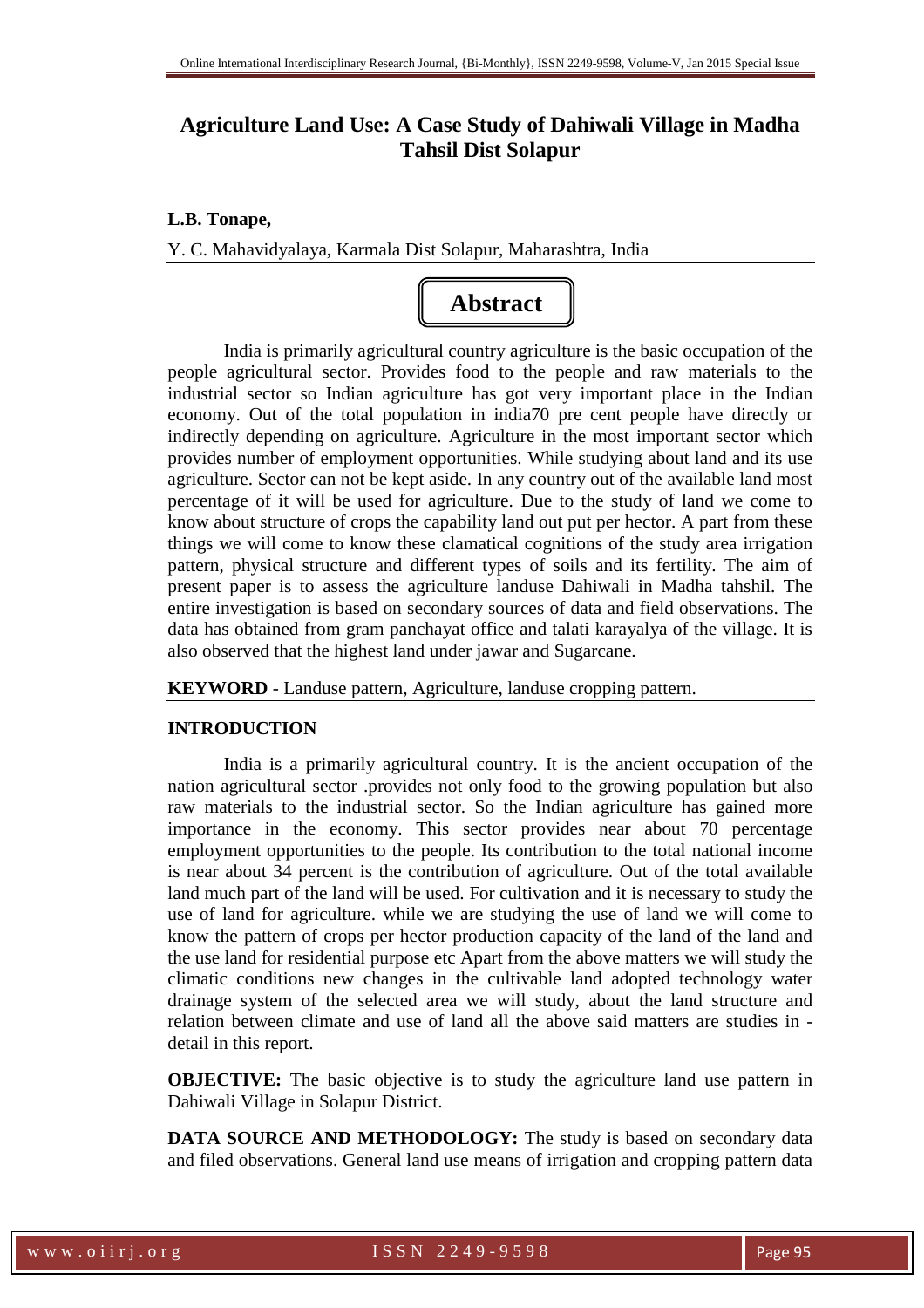is obtained form gram panchyat karyalaya Dahiwali and socio-economics abstracts of Solapur collected data is proceed and presented tabular and graphical.

#### **STUDY AREA:**

Dahiwali is one of the very important village of the Madha Tahsil of Solapur. The area of this village is 1702.52 hectors. The location of this village is towards the north Kurduwadi and it is only 20 km Kurduwadi city. The climatic conditions, temperature, geographical conditions and structure of land have been affected on the vegetation and agricultural occupations in the Bhima and Sina reversar are joint under canal in the main water source in this area. The latitudinal extension is 18.6' north and the longitudinal extension is 75.15 easts is the location of this village.

#### **Land use pattern**

Land use of any reason will be decided. by man with the observation of structure of the land river pattern and vegetation of the area while observing the land use of Dahiwali village is 1707.52 hector out of this the residential area follow land forest netsown area and land not available for cultivation.

| Sr.<br>No. | Land use types                     | Area hector | Percentage |
|------------|------------------------------------|-------------|------------|
|            | Geographical area                  | 1702.52     | 100        |
|            | Forest                             | 1.07        | 0.06       |
| 3          | Land not available for cultivation | 149.51      | 8.78       |
|            | Other uncultivated land            | 12.16       | 0.72       |
|            | <b>Follow Land</b>                 | 96.20       | 5.65       |
|            | Net Sown area                      | 1443.58     | 84.79      |

## **Table no. 1 Land use pattern in Dahiwali 2010**

Source - Talati Karyalaya, Dahiwali Tal- Madha.



### **Land use pattern in Dahiwali 2010**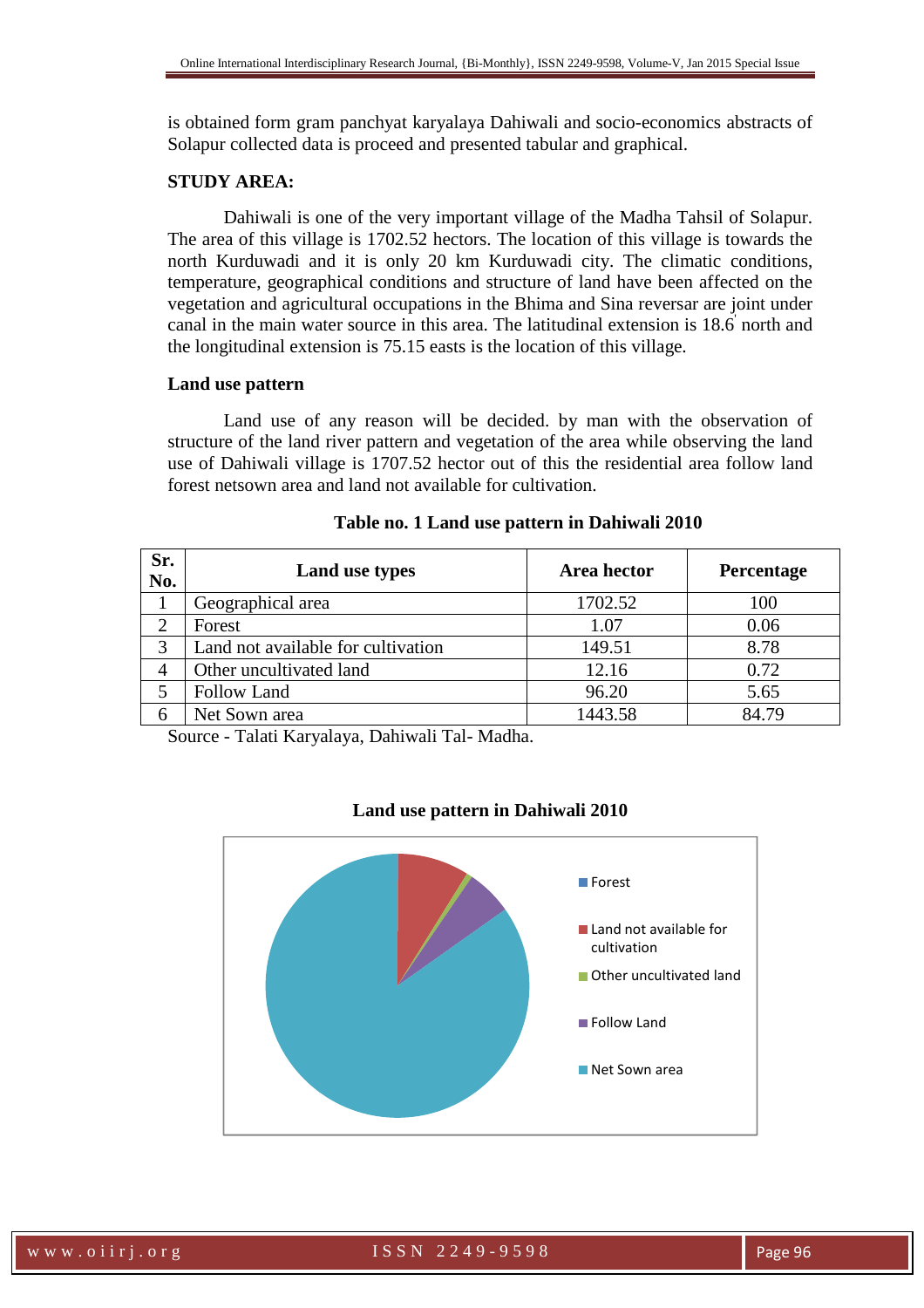| Sr.<br>No. | <b>Types of irrigation</b> | Area in hector<br>2000 | Area in hector<br>2010 | <b>Volume of change</b><br>in percentage |
|------------|----------------------------|------------------------|------------------------|------------------------------------------|
|            | Wells                      | 1314 (96.55)           | 532.04 (36.85)         | $-59.95$                                 |
| 2.         | Canal                      | 00                     | 301.00                 | 20.85                                    |
| 3.         | Lift                       | 40.50(3.02)            | 604.00 (41.84)         | 39.04                                    |
| 4.         | Other sources              | 5.8(0.43)              | 6.58(0.45)             | 00.05                                    |
|            | <b>Total Area</b>          | 1344.3 (100)           | 1443.58 (100)          |                                          |

# **Table No. 2 Irrigation in Dahiwali village**

# **1) In the year of 2000**



Out of total land use 1443.58 is under irrigation and well irrigates land is 532.00 and 301.00 hectors is canal and 604 hector lands is lift irrigation in the year or 2010.

| Sr.<br>No. | Crops  | Area in<br>2000% | Area in $\%$<br>2010 | <b>Volume</b><br>change |
|------------|--------|------------------|----------------------|-------------------------|
|            | Rice   | -                | -                    | -                       |
|            | Jowar  | 65.5             | 15.5                 | -50                     |
|            | Bajera | 2.43             | 2.41                 | $-0.2$                  |

# **Table No. 3 Cropping patter in Dahiwali**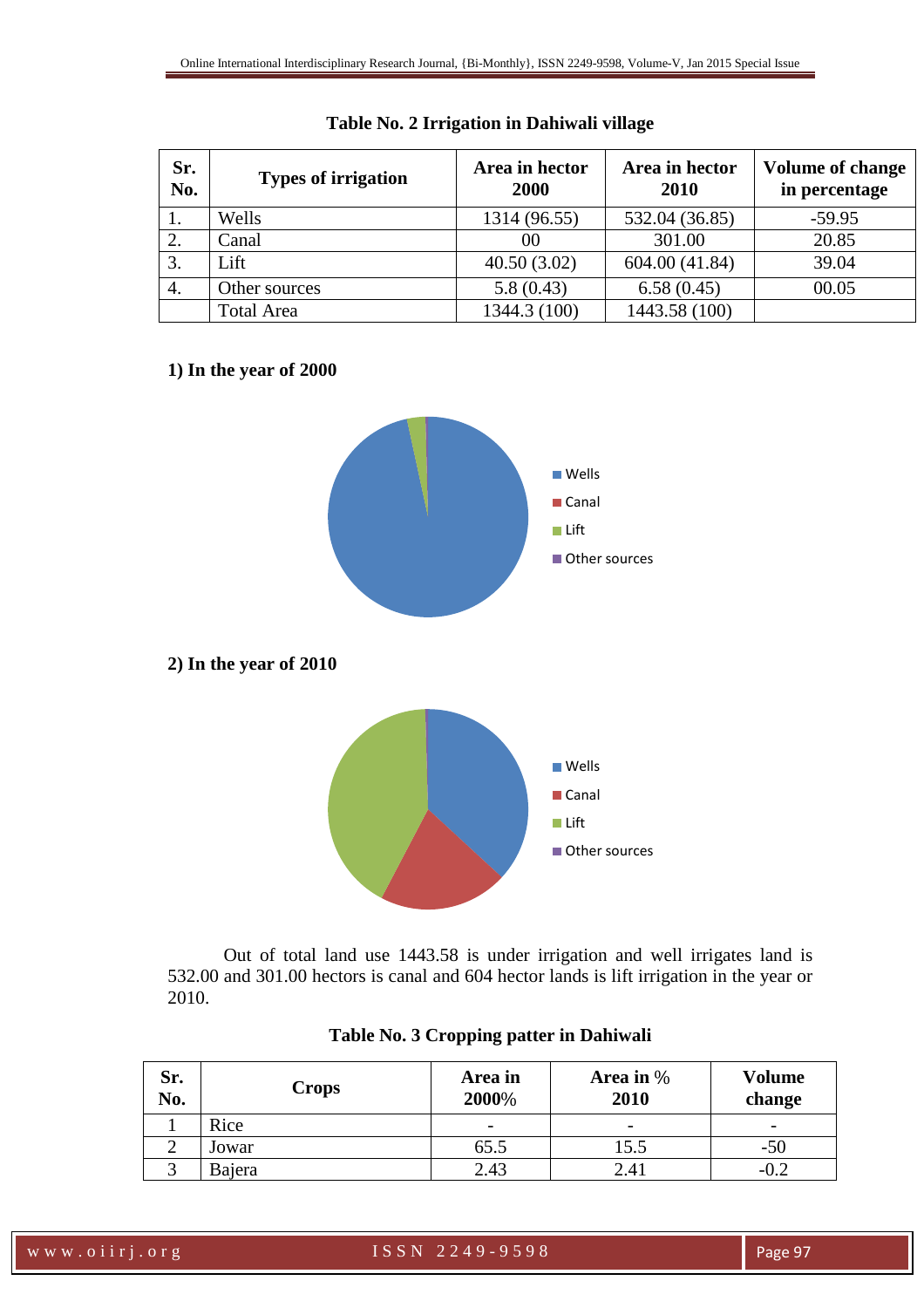| 4  | Wheat        | 1.59 | 1.69                     | 0.10    |
|----|--------------|------|--------------------------|---------|
| 5  | Maiz         | 2.49 | 4.99                     | 2.10    |
| 6  | Tur          | 2.78 | 2.70                     | $-0.58$ |
| 7  | Sugar cane   | 5.33 | 58.86                    | 54.45   |
| 8  | Mug          | 1.94 | 1.00                     | $-0.94$ |
| 9  | Gram         | 0.91 | 1.00                     | 0.9     |
| 10 | Udid         |      | $\overline{\phantom{a}}$ |         |
| 11 | Other pulses | 5.33 | 5.30                     | $-0.03$ |
| 12 | Grundnutes   | 1.24 | 1.30                     | 0.06    |
| 13 | Sun flower   | 8.58 | 5.58                     | $-3.00$ |
| 14 | <b>Til</b>   | 0.17 | 0.17                     | 0.00    |
| 15 | Cotton       |      |                          |         |
| 16 | Karadi       | 1.24 | 0.00                     | $-124$  |

Source - Talati Karyalaya, Dahiwali Tal- Madha.

#### **Characteristics of features of Agriculture Land use.**

After studying the .crops patterns and means or sources of irrigation we can a sow the following feature of Agriculture.

- 1) Out of the total land use % is under non irrigation and irrigated land is 1344.3 hector and the total cultivable land is 2000 and 1443.58 hectare year of 2010.
- 2) Out of the total land use 1443.58 is under irrigation and irrigated lauds is 532.00 and 301.00 hector is canal and 604 hector land is lift irrigation other sources is 6.58 hector land irrigation in the year of 2010.
- 3) In this village area 96.55 irrigation is by wells, 3.02 by lift and 0.43 other sources in this year 2000.
- 4) The percentage of food crops is area is lowest than cash crops.
- 5) Wells and lifts so useful sources of irrigation.
- 6) Tanks irrigation is not available.

# **CONCLUSION:**

After studding the land- use of Dahiwali village following things included in the contusion.

- 1) Jawar is the more important crops and area is also large comparing with the other food crops like bajara, maze, wheat etc.
- 2) Pulses growing area is very less end only three crops are grown throes are tur, gram and moog
- 3) These are possibility to bring many hector of land under irrigation to increase the total agricultural production
- 4) Sugarcane is the highest area in the Dahiwali modern methods of cultivation.
- 5) To increase the agriculture production it is necessary to adopt modern method of cultivation.